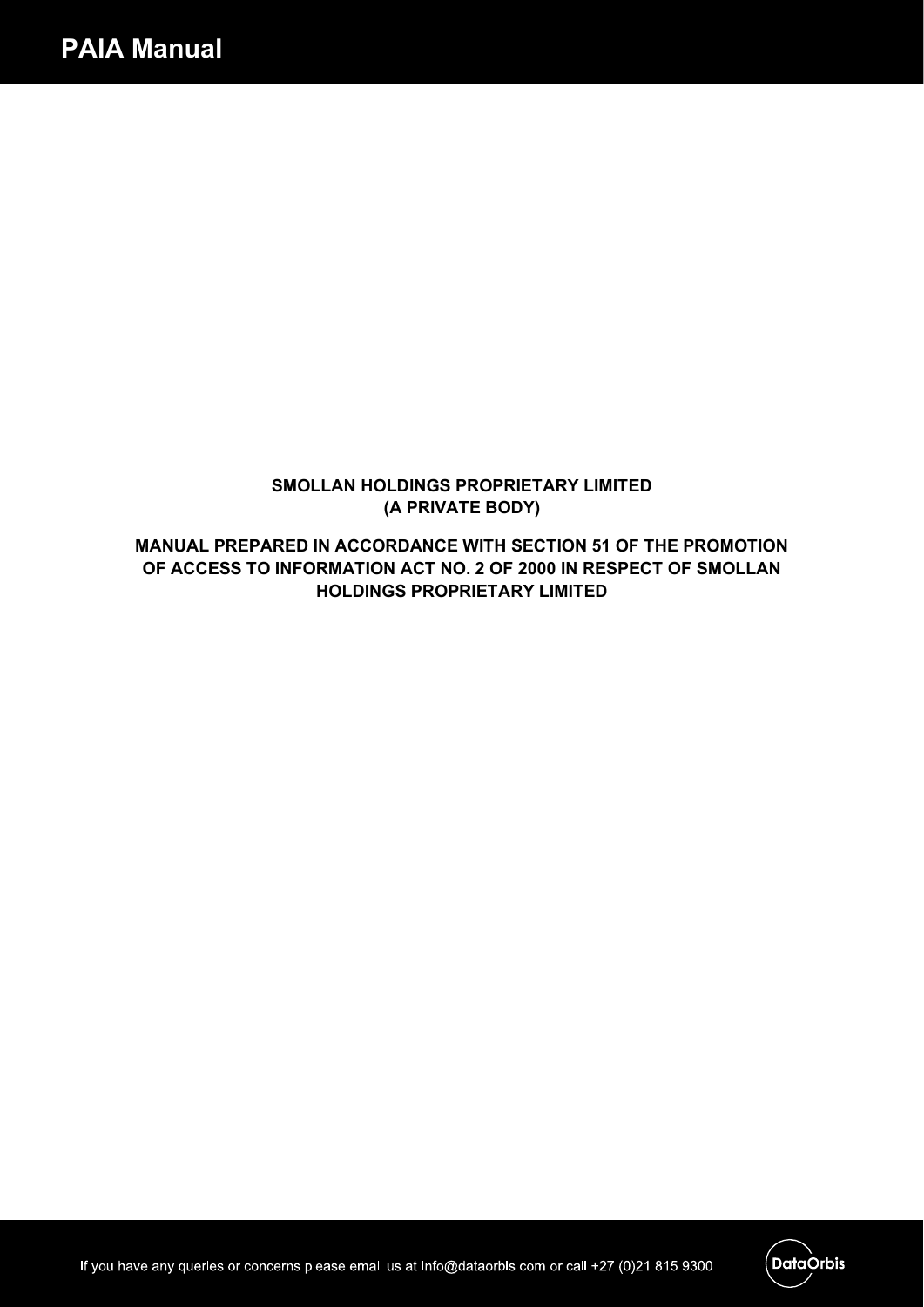## **TABLE OF CONTENTS**

| $\mathbf{1}$            |  |
|-------------------------|--|
| $\mathbf{2}$            |  |
| 3                       |  |
| 4                       |  |
| 5                       |  |
| 6                       |  |
| $\overline{\mathbf{z}}$ |  |
| 8                       |  |
| 9                       |  |
| 10                      |  |
| 11                      |  |
| $12 \overline{ }$       |  |
| 13                      |  |
| 14                      |  |
| 15                      |  |
| 16                      |  |

## **ANNEXURES**

**ANNEXURE "A" – FORM C – PRESCRIBED FORM TO MAKE REQUEST FOR ACCESS ANNEXURE "B" – LIST OF ENTITIES COMPRISING THE SMOLLAN GROUP MEMBERS**

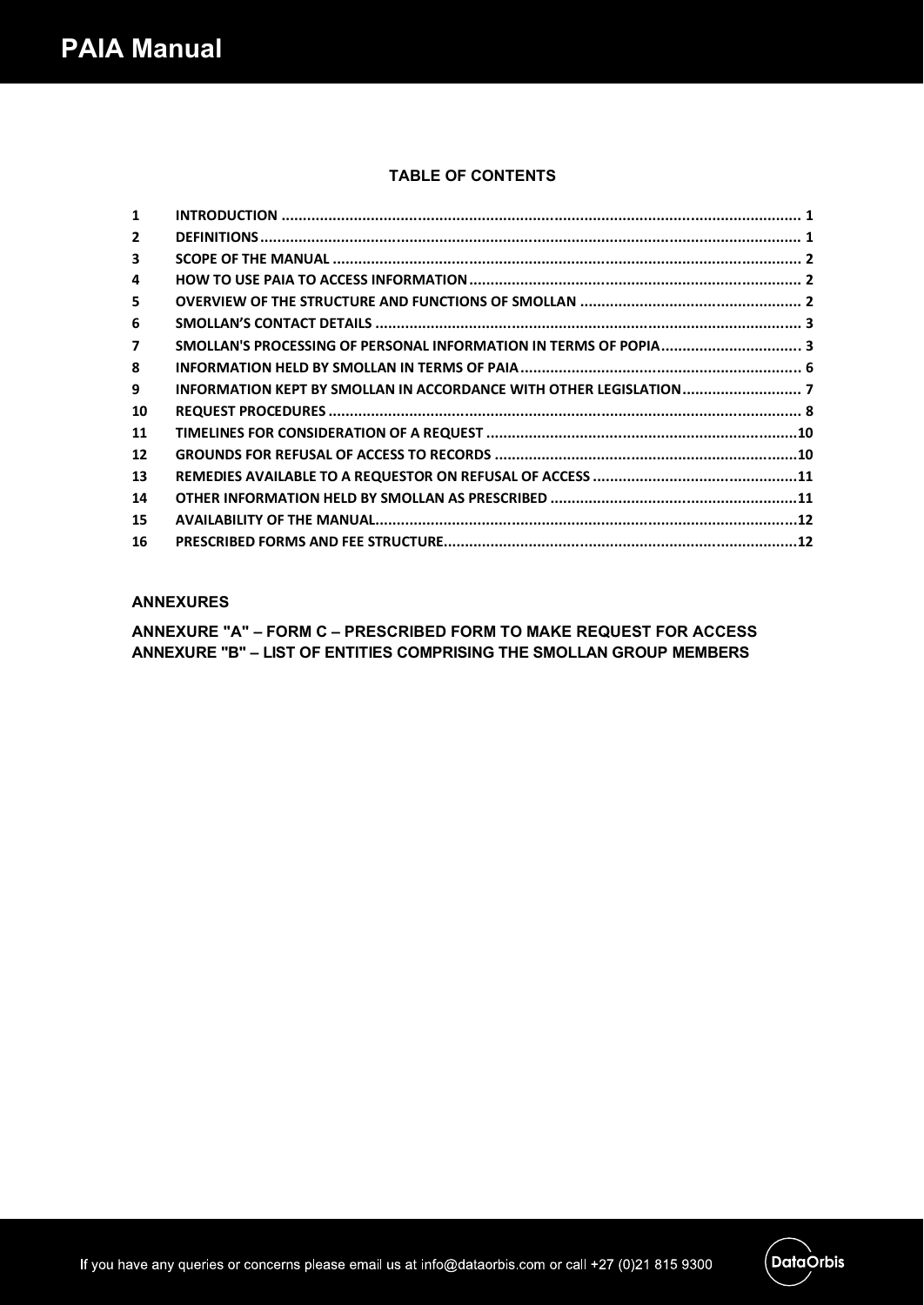### 1 **INTRODUCTION**

- 1.1 This Manual has been prepared in accordance with section 51 of the Promotion of Access to Information Act No.2 of 2000 ("**PAIA**").
- 1.2 The aim of the Manual is to assist potential Requesters in requesting access to information (documents, records and/or Personal Information) from Smollan and all Smollan Group Members as contemplated under PAIA.
- 1.3 The Manual may be amended from time to time and as soon as any amendments have been affected, the latest version of the Manual will be published and distributed in accordance with PAIA.
- 1.4 A Requester is invited to contact the Information Officer should he or she require any assistance in respect of the use or content of this Manual.
- 1.5 The definitions provided in this Manual are solely for the purpose of this Manual and are not to be taken as applicable to PAIA.

## 2 **DEFINITIONS**

The following words or expressions will bear the following meanings in this Manual –

- 2.1 "**Customer**" means a natural or juristic person who or which receives services and/or products from Smollan;
- 2.2 "**Data Subject**" means the natural or juristic person to whom Personal Information relates;
- 2.3 "**Correspondence**" means any written and/or electronic communication exchanged between two or more parties;
- 2.4 "**Employee**" means any person who works for, or provides services to, or on behalf of Smollan, and receives or is entitled to receive remuneration;
- 2.5 "**Smollan**" means Smollan Holdings Proprietary Limited, registration number 1981/001679/07, with its registered address at Hathorn House, 27 Hathorn Avenue, Maryvale, Gauteng, 2192;
- 2.6 "**Smollan Group Member**" means each of the Smollan entities listed in Annexure "**B**" to this Manual.;
- 2.7 "**Information Officer/s**" means Smollan's and/or the Smollan Group Member's designated information officer/s described in paragraph 6 of this Manual;
- 2.8 "**Manual**" means this manual, together with all annexures thereto as amended and made available on the website of Smollan and at the offices of Smollan from time to time;
- 2.9 "**PAIA**" means the Promotion of Access to Information Act No. 2 of 2000, together with any regulations published thereunder;
- 2.10 "**POPIA**" means the Protection of Personal Information Act No. 4 of 2013, together with any regulations published thereunder;
- 2.11 "**Personal Information**" has the meaning ascribed thereto under POPIA;

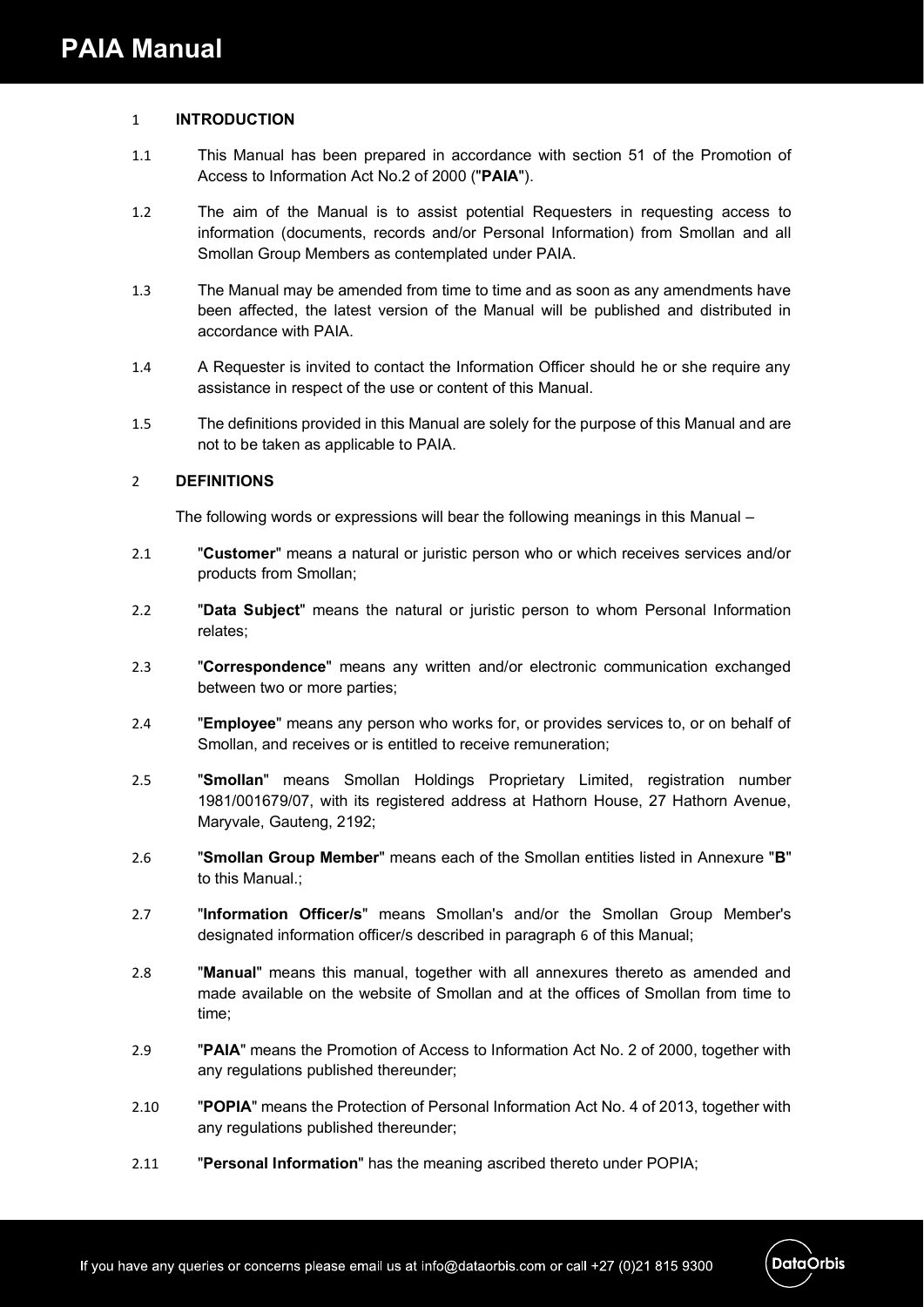- 2.12 "**Processing**" means any operation or activity or any set of operations, whether or not by automatic means, concerning Personal Information, including –
- 2.12.1 the collection, receipt, recording, organisation, collation, storage, updating or modification, retrieval, alteration, consultation or use;
- 2.12.2 dissemination by means of transmission, distribution or making available in any other form by electronic communications or other means; or
- 2.12.3 merging, linking, blocking, degradation, erasure or destruction. For the purposes of this definition, "**Process**" has a corresponding meaning;
- 2.13 "**Requester**" means any person or entity (including any Data Subject) requesting access to a record that is under the control of Smollan;
- 2.14 "**SAHRC**" means the South African Human Rights Commission; and
- 2.15 "**Third-Party**" means any independent contractor, agent, consultant, sub-contractor or other representative of Smollan.

#### 3 **SCOPE OF THE MANUAL**

This Manual has been prepared in respect of, and applies to, Smollan and the Smollan Group Members. Any reference to Smollan under this Manual shall specifically include the Smollan Group Members.

#### 4 **HOW TO USE PAIA TO ACCESS INFORMATION**

*(Information provided in terms of section 51(1) of PAIA)*

- 4.1 PAIA grants a Requester access to records of a private body if the record is required for the exercise or protection of any rights. If a public body lodges a request in terms of PAIA, the public body must be acting in the public interest.
- 4.2 Requests in terms of PAIA shall be made in accordance with the prescribed procedures, and at the prescribed fees.
- 4.3 A guide on how to use PAIA has been compiled by the SAHRC (and shall be updated by the Information Regulator from time to time) in terms of section 10 of PAIA and is available on the SAHRC website (www.sahrc.org.za). Any queries should be directed to:

The South African Human Rights Commission PAIA Unit Research and Documentation Department **Postal Address:** Private Bag 2700 Houghton 2041 South Africa **T** +27 (0)11 484 8300 **F** +27 (0)11 484 0582 **E** PAIA@sahrc.org.za **W** www.sahrc.org.za

## 5 **OVERVIEW OF THE STRUCTURE AND FUNCTIONS OF SMOLLAN**

5.1 Smollan is incorporated and registered in the Republic of South Africa under registration number 1981/001679/07.

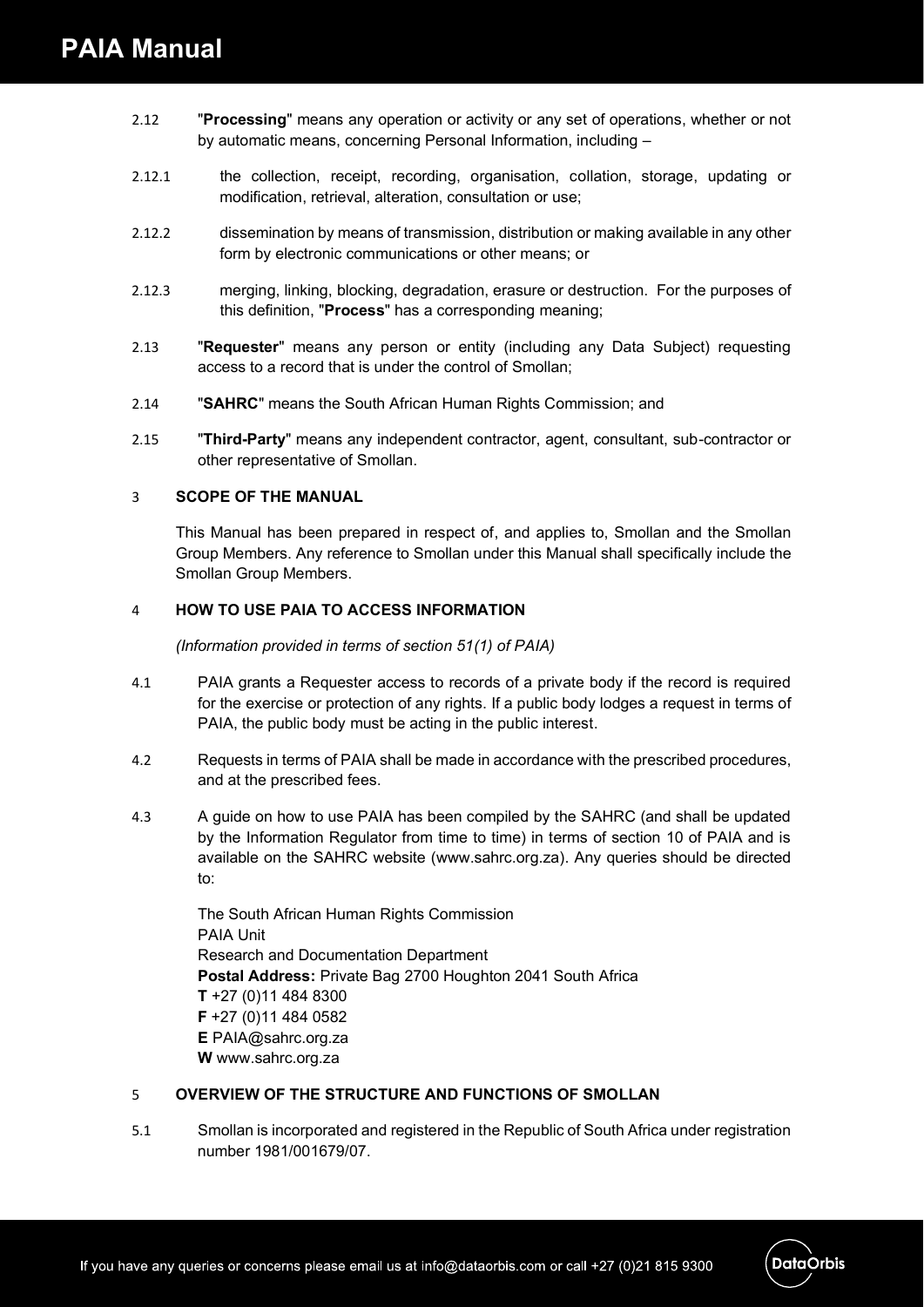5.2 Smollan is an investment holding company with a number of related entities (i.e. the Smollan Group Members) – which primarily comprise diversified services companies. In general, however, the main business functions of the Smollan Group Members pertain to the creation and execution of commerce solutions in the context of the provision of sales, marketing, data and technology, advisory, and business services.

## 6 **SMOLLAN'S CONTACT DETAILS**

*(Information required under section 51(1)(a) of PAIA)*

| Name of Body:                           | Smollan Holdings Proprietary Limited                                   |  |  |
|-----------------------------------------|------------------------------------------------------------------------|--|--|
| <b>Physical &amp; Postal Addresses:</b> | Physical: Hathorn House, 27 Hathorn Avenue,<br>Maryvale, Gauteng, 2192 |  |  |
|                                         | <b>Postal:</b> PO BOX 51537, Raedene, Gauteng, 2124                    |  |  |
| <b>Head of Body</b>                     | Name: D L Smollan                                                      |  |  |
|                                         | $T: +27116408000$                                                      |  |  |
|                                         | E: david.smollan@smollan.com                                           |  |  |
| <b>Information Officer</b>              | <b>Name: Ms. M Pretorius</b>                                           |  |  |
|                                         | $T: +27116408000$                                                      |  |  |
|                                         | <b>E:</b> Milana. Pretorius@smollan.com                                |  |  |

## 7 **SMOLLAN'S PROCESSING OF PERSONAL INFORMATION IN TERMS OF POPIA**

*(Information required under section 51(1)(c) of PAIA)*

## 7.1 **Purpose of Smollan's Processing of Personal Information**

- 7.1.1 Smollan will process Personal Information only in ways that are for, or compatible with, the business purposes for which the data was collected or that are subsequently authorised by the relevant Data Subject.
- 7.1.2 Smollan will retain Personal Information only for as long as is necessary to accomplish Smollan's legitimate business purposes or for as long as may be permitted or required by applicable law.
- 7.1.3 We use the Personal Information we collect to serve our Customers, consider applicants, and market and promote our services. Some examples include –
- 7.1.3.1 Collecting Personal Information from existing Smollan Customers in the context of the sale of Smollan's products and services to such existing Customers.
- 7.1.3.2 Communicating with our Customers, suppliers and contractors by email, telephone, or text message, in accordance with their wishes;
- 7.1.3.3 Sharing Personal Information with Third Parties such as Smollan's suppliers and regulators (such as, for example, the Information Regulator (under POPIA);
- 7.1.3.4 Monitoring the use of Smollan's electronic systems and online platforms by Data Subjects;

**DataOrbis**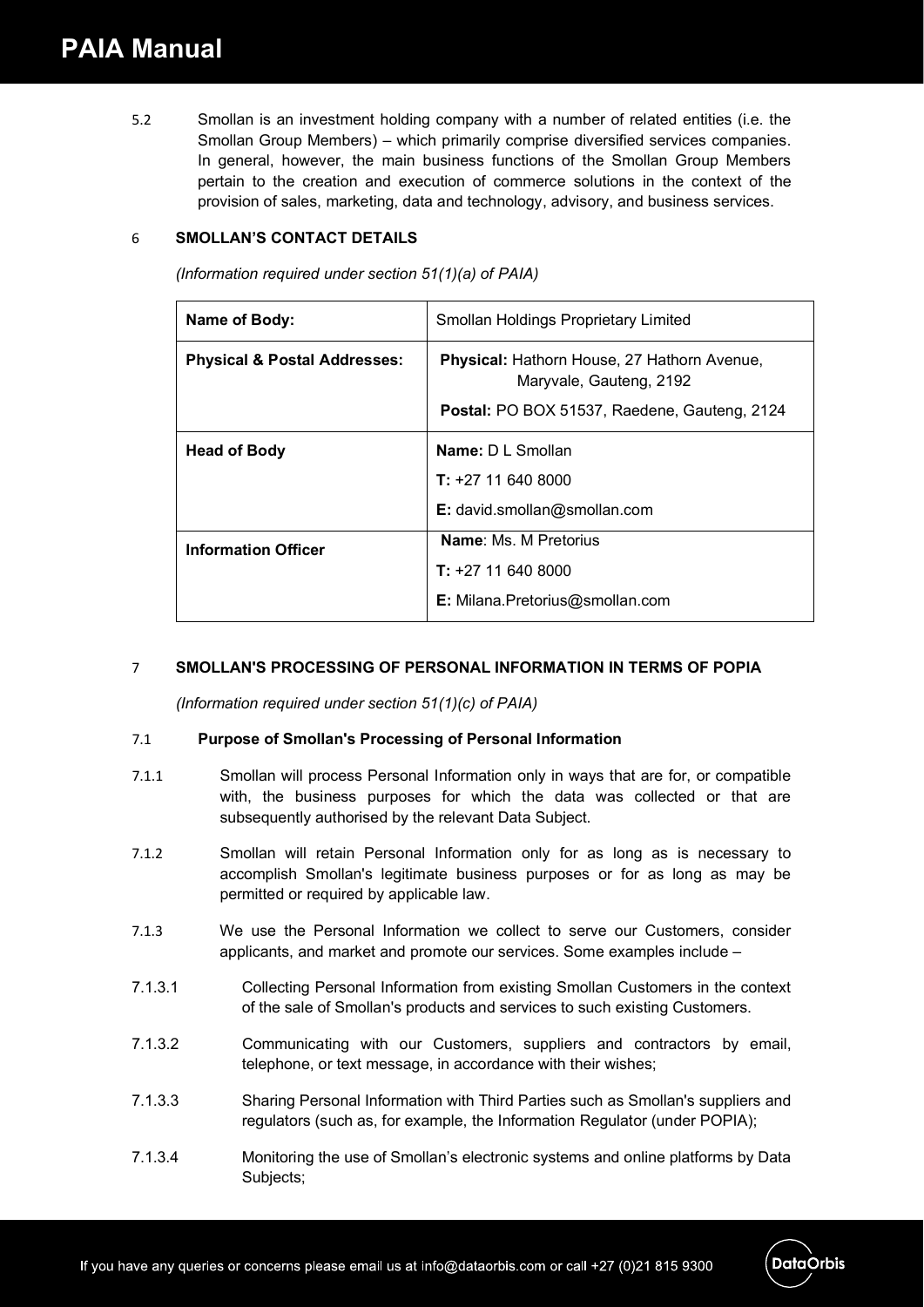- 7.1.3.5 Continuously evaluating and improving the online and mobile user experience of our Customers;
- 7.1.3.6 Undertaking research and data analytics in respect of Personal Information;
- 7.1.3.7 Sending Data Subjects notifications when Smollan requires Data Subjects to participate on research projects, unless Data Subjects have told Smollan that they do not want to receive such notifications;
- 7.1.3.8 Preventing, discovering and investigating violations of Smollan's Privacy Policy, and investigating fraud, chargebacks or other matters; and
- 7.1.3.9 Contacting Customers with regard to their use of Smollan's products and services and, in Smollan's discretion, changes to the policies relating thereto.
- 7.2 Smollan will not use the Personal Information which we collect for any purposes other than those purposes specified in paragraph 7.1.2 above.

## 7.3 **Categories of Data Subjects and of the Personal Information relating thereto**

- 7.3.1 Smollan collects Personal Information directly from the Data Subject and/or from Third Parties, and where Smollan obtains Personal Information from Third Parties, Smollan will ensure that it obtains the consent of the Data Subject to do so or will only Process the Personal Information without the Data Subject's consent where Smollan is permitted to do so in terms of the applicable laws.
- 7.3.2 Data Subjects in respect of which Personal Information is Processed include Customers of Smollan.
- 7.3.3 Examples of Third Parties from whom Personal Information is collected include other Smollan Group Members; our Customers when Smollan handles Personal Information on their behalf; regulatory bodies; credit reference agencies (such as, for example, Experian, TransUnion, Compuscan and XDS, Lexis Nexus); other companies providing services to Smollan and where Smollan makes use of publicly available sources of information.

## 7.4 **Recipients or categories of recipients to whom Personal Information may be supplied**

7.4.1 Smollan may be required to disclose Personal Information in response to a court order, subpoena, civil discovery request, other legal process, or as otherwise required by law as per statutory authorities and/or the lawful order of any Court or Tribunal. We may disclose Personal Information when we believe disclosure is necessary to comply with the law or to protect the rights, property, or safety of Smollan, our Customers, or others.

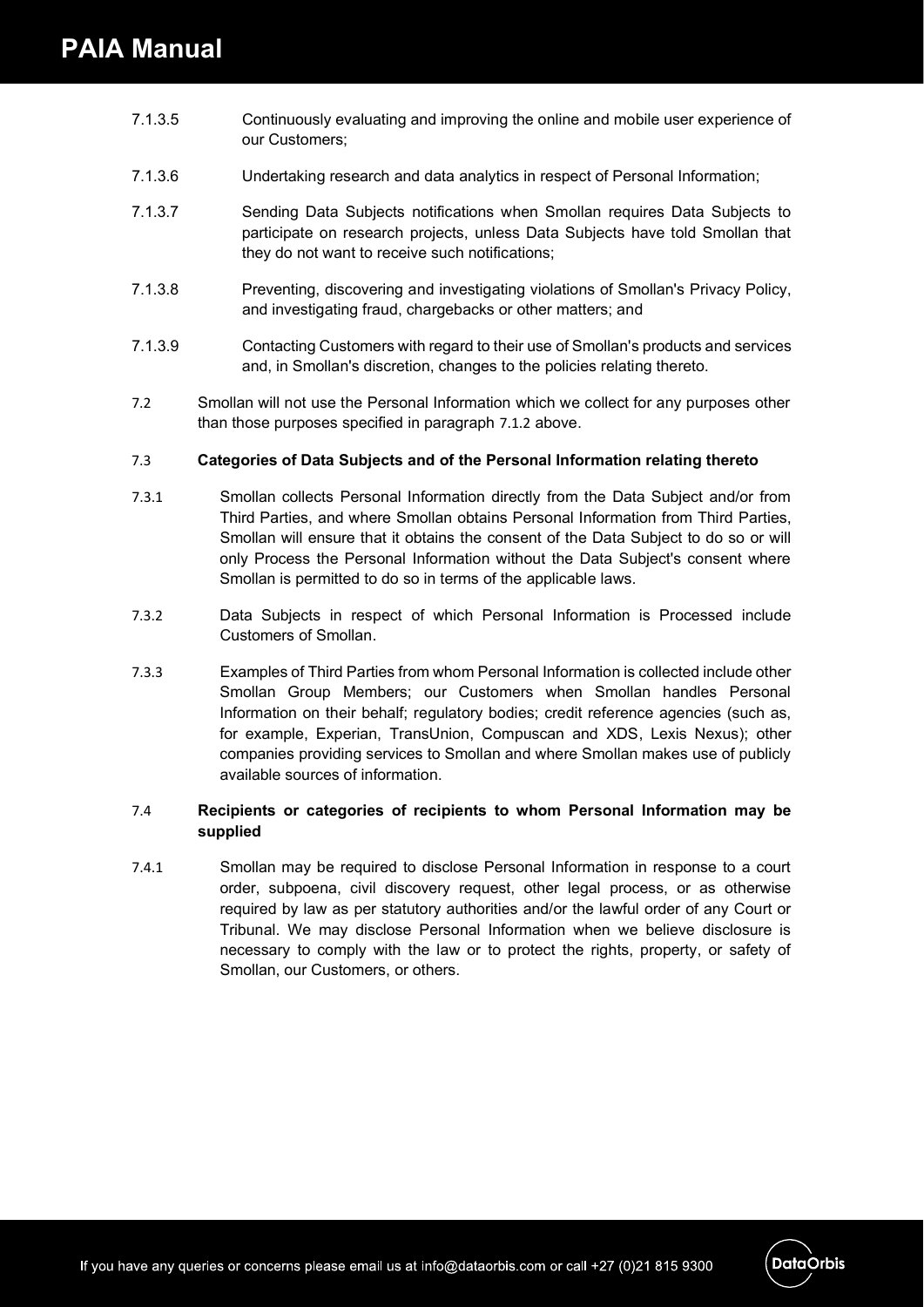- 7.4.2 Smollan will with POPIA before transferring Personal Information to a Third-Party who is not a contractor of Smollan. Before transferring Personal Information to a Third-Party contractor, such as an authorised service provider, Smollan will obtain assurances from the Third-Party that it will process Personal Information in a manner consistent with POPIA. Where Smollan learns that a Third-Party contractor is using or disclosing Personal Information in a manner contrary to POPIA, Smollan will take reasonable steps to prevent such use or disclosure.
- 7.4.3 We reserve the right to disclose and transfer a Data Subject's information, including their Personal Information in connection with a corporate merger, consolidation, the sale of substantially all of our membership interests and/or assets or other corporate change, including to any prospective purchasers.

## 7.5 **Planned Transborder Flows of Personal Information**

In carrying out any cross-border transfers, Smollan shall adhere to the provisions of POPIA.

#### 7.6 **Information Security Measures**

- 7.6.1 The security and confidentiality of Personal Information is important to Smollan. We have implemented reasonable technical, administrative, and physical security measures to protect Personal Information from unauthorised access or disclosure and improper use.
- 7.6.2 We are committed to ensuring that our security measures which protect your Personal Information are continuously reviewed and updated where necessary.
- 7.6.3 In Processing any Personal Information, Smollan shall comply with the following minimum technical and organisational security requirements –
- 7.6.3.1 **Physical Access** Access to Personal Information is restricted in our offices and only to those Employees who need the Personal Information to perform a specific job / task.
- 7.6.3.2 **Employee Training** All Employees with access to Personal Information are kept up-to-date on our security and privacy practices. After a new policy is added, these Employees are notified and/or reminded about the importance we place on privacy, and what they can do to enhance protection for the Personal Information of all Data Subjects.
- 7.6.3.3 **Unique User Identification** Employees each have a unique user ID assigned to them, subject to strict confidentiality undertakings in terms of Smollan's password and confidentiality policy.
- 7.6.3.4 **Passwords** Smollan shall ensure that there are passwords required for any access to Personal Information in line with its password policy.
- 7.6.3.5 **Physical access and privileges** Smollan ensure that access to Personal Information is limited to Employees on a "need to know" basis, and Smollan Employees are required to strictly utilise their unique user ID and applicable passwords to access same.
- 7.6.3.6 **Back-ups** Smollan ensures that all Personal Information is backed-up regularly, based on operational or legal requirements, and that back up testing is conducted regularly in order to ensure that Personal Information can be

**DataOrbis**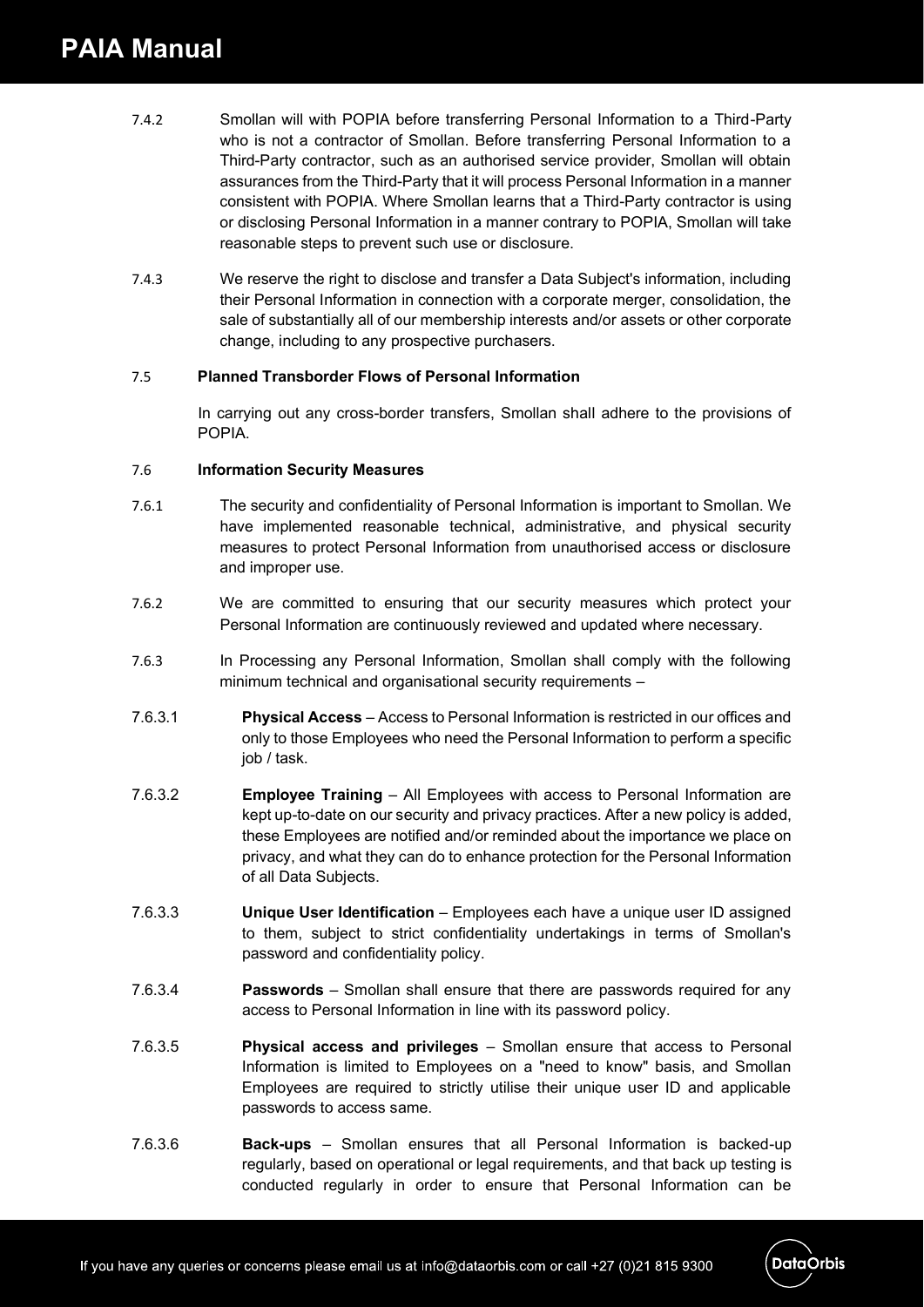recovered in the event that such Personal Information is lost, damaged or destroyed.

- 7.6.3.7 **Malware protection** Smollan ensures that its environment has comprehensive malware protection software employed, which software is specifically designed to protect Smollan from the most recent malware infections.
- 7.6.3.8 **Vulnerability scanning** Smollan frequently conducts vulnerability scanning in order to assess whether Personal Information is adequately protected from external threats.
- 7.6.3.9 **Systems Review** Smollan conducts regular reviews of its technical and organisational security measure system in order to ensure that all of the above security measures are functioning effectively and applied consistently.

## 8 **INFORMATION HELD BY SMOLLAN IN TERMS OF PAIA**

*(Information required under section 51(1)(e) of PAIA)*

8.1 This section of the Manual sets out the categories and descriptions of records held by Smollan. The inclusion of any category of records should not be taken to mean that records falling within that category will be made available under PAIA. In particular, certain grounds of refusal as set out in PAIA may be applicable to a request for such records.

#### 8.2 **Company records**

- 8.2.1 Company name documents
- 8.2.2 Company registration documents
- 8.2.3 Founding statement or Memorandum of Incorporation
- 8.2.4 Minutes of meetings
- 8.2.5 Licenses
- 8.2.6 Licensing and franchising agreements
- 8.2.7 Certification, professional qualifications and registration

#### 8.3 **Accounting records**

- 8.3.1 Details of accounting officer or auditors
- 8.3.2 Formal books of account and financial statements
- 8.3.3 Source documents
- 8.3.4 Customs, excise and logistics
- 8.3.5 Banking records
- 8.3.6 Management reports
- 8.3.7 Company tax returns
- 8.4 **Customer records**

**DataOrbis**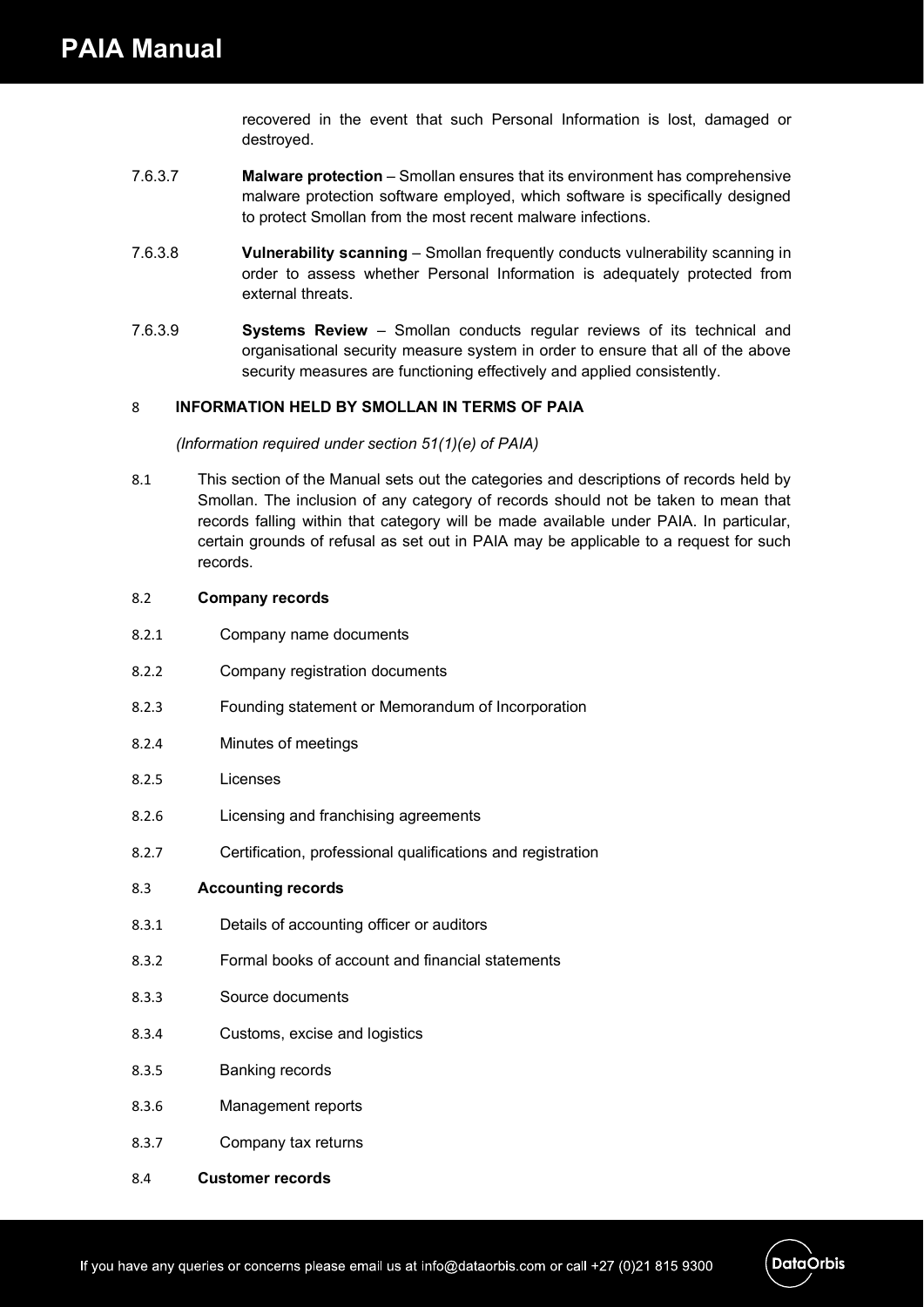## **PAIA Manual**

| 8.4.1 | Promotional competitions                               |
|-------|--------------------------------------------------------|
| 8.5   | <b>Human Resources records</b>                         |
| 8.5.1 | Employee policies                                      |
| 8.5.2 | Pension funds                                          |
| 8.5.3 | Recruitment                                            |
| 8.5.4 | Health and safety documentation                        |
| 8.5.5 | Workplace Skills Plans (WSP)                           |
| 8.5.6 | Annual Training report                                 |
| 8.6   | <b>Operations records</b>                              |
| 8.6.1 | Specifications                                         |
| 8.6.2 | Procedures                                             |
| 8.6.3 | Plans                                                  |
| 8.6.4 | Stock records                                          |
| 8.6.5 | Asset register                                         |
| 8.6.6 | Corporate social investment / charity / BEE work done. |
| 8.7   | <b>Marketing</b>                                       |
| 8.7.1 | Website                                                |

- 8.7.2 Marketing materials
- 8.7.3 Marketing campaign history

## 9 **INFORMATION KEPT BY SMOLLAN IN ACCORDANCE WITH OTHER LEGISLATION**

*(Information required under section 51(1)(b)(iii) of PAIA)*

- 9.1 Records are kept in accordance with legislation applicable to Smollan, which includes but is not limited to, the following:
- 9.1.1 Basic Conditions of Employment Act 75 of 1997
- 9.1.2 Companies Act 71 of 2008
- 9.1.3 Compensation for Occupational Injuries and Diseases Act 130 of 1993
- 9.1.4 Competition Act 89 of 1998
- 9.1.5 Constitution of the Republic of South Africa, 1996
- 9.1.6 Consumer Protection Act 68 of 2008
- 9.1.7 Electronic Communications and Transactions Act 25 of 2002

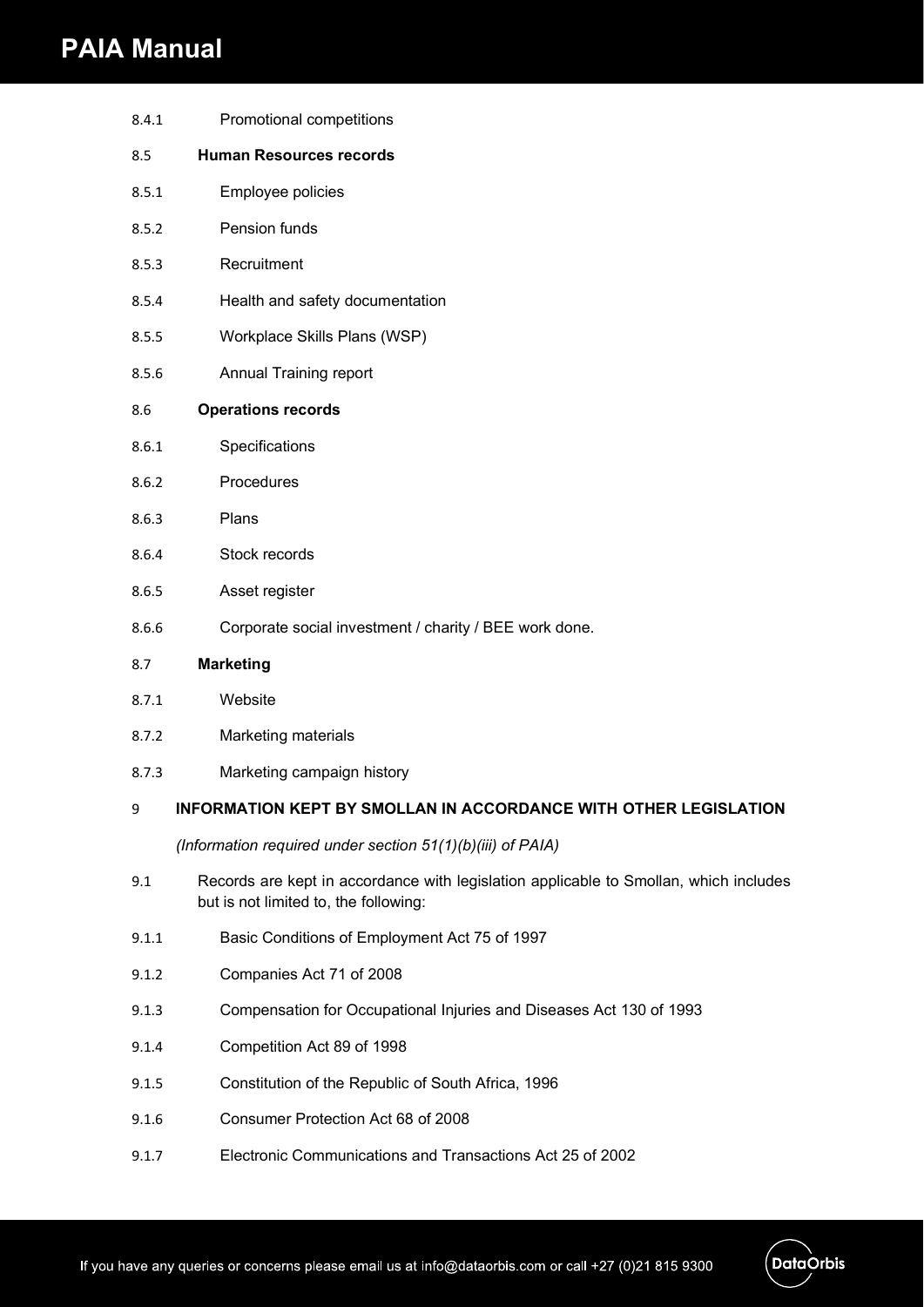## **PAIA Manual**

- 9.1.8 Employment Equity Act 55 of 1998
- 9.1.9 Income Tax Act 58 of 1962 (Section 75)
- 9.1.10 Insolvency Act 24 of 1936
- 9.1.11 Labour Relations Act 66 of 1995
- 9.1.12 National Credit Act 34 of 2005
- 9.1.13 Occupational Health and Safety Act 85 of 1993
- 9.1.14 Promotion of Access to Information Act 2 of 2000
- 9.1.15 Pension Funds Act 24 of 1956
- 9.1.16 Promotion of Access to Information Act 2 of 2000
- 9.1.17 Protection of Personal Information Act 4 of 2013
- 9.1.18 Regulation of Interception of Communications and Provision of Communication-Related Information Act 70 of 2002
- 9.1.19 Skills Development Act 97 of 1998
- 9.1.20 Tax Administration Act 28 of 2011
- 9.1.21 Tax on Retirement Funds Act 38 of 1996
- 9.1.22 Trademarks Act 194 of 1993
- 9.1.23 Value Added Tax Act 89 of 1991
- 9.2 Records kept in terms of the above legislation may, in certain instances (and insofar as the information contained therein is of a public nature) be available for inspection without a person having to request access thereto in terms of PAIA.

## 10 **REQUEST PROCEDURES**

10.1 Records, whether specifically listed in this Manual or not, will only be made available subject to the provisions of PAIA.

## 10.2 **Form of request**

- 10.2.1 The Requester must use the prescribed form to make the request for access to a record, which form is attached hereto as Annexure "**A**". This must be made to the Information Officer at the address, fax number or electronic mail address of the body concerned (*see s 53(1) of PAIA*).
- 10.2.2 The Requester must provide sufficient detail on the request form to enable the Information Officer to identify the record and the Requester. The Requester should also indicate which form of access is required and specify a postal address, fax number in the Republic or email address. The Requester should also indicate if, in addition to a written reply, any other manner is to be used to inform the Requester and state the necessary particulars to be so informed (*see s 53(2)(a) and (b) and (c) and (e) of PAIA*).

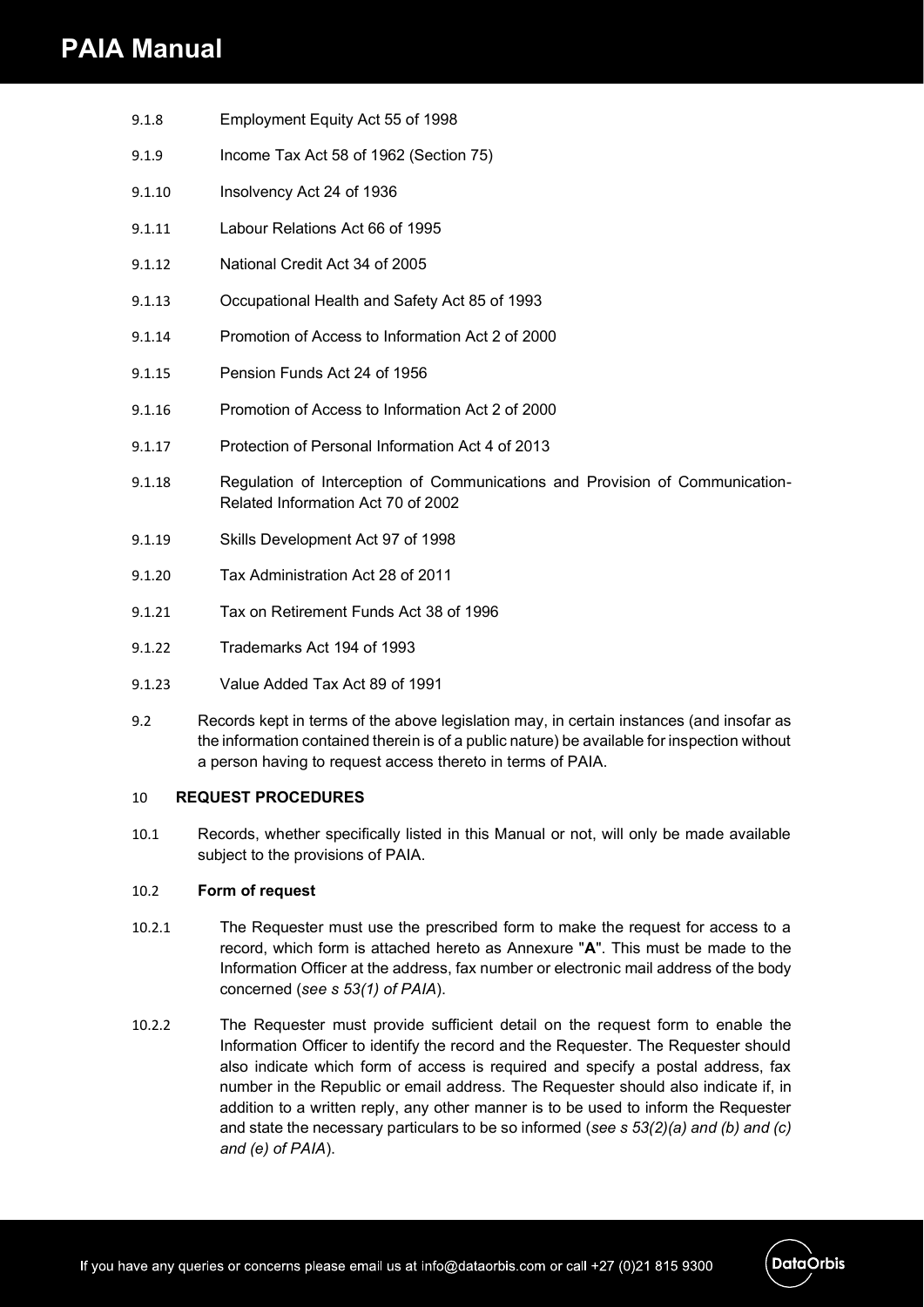- 10.2.3 The Requester must identify the right that is sought to be exercised or protected and provide an explanation of why the requested record is required for the exercise or protection of that right (s*ee s 53(2)(d) of PAIA*).
- 10.2.4 If a request is made on behalf of another person, the Requester must submit proof of the capacity in which the Requester is making the request to the satisfaction of the head of the private body (*See s 53(2)(f) of PAIA*).

### 10.3 **Fees**

- 10.3.1 Request fees:
- 10.3.1.1 The Information Officer must by notice require the Requester to pay the prescribed request fee (if any) before further processing the request (s*ee s 54(1) of PAIA*).
- 10.3.1.2 The fee that the Requester must pay to a private body is R50. The Requester may lodge an application to the court against the tender or payment of the request fee (*See section 54(3)(b) of PAIA*).
- 10.3.2 Access fees and fees for reproduction:
- 10.3.2.1 If access to a record/s is granted by Smollan, the Requester may be required to pay an access fee for the search for and preparation of the records and for reproduction of the record/s.
- 10.3.2.2 The access fees which apply are set out below. Smollan can refuse access until such access fees have been paid.

|    | <b>Reproduction</b>                                                                                                              | Fee (Rand)         |
|----|----------------------------------------------------------------------------------------------------------------------------------|--------------------|
| 1. | Photocopy of an A4-size page or part thereof provided R1.10 per page<br>in hard copy or via scanned copy sent via email          |                    |
| 2. | Printed copy of an A4-size page or part thereof held on   R0.75 per page<br>a computer or in electronic or machine-readable form |                    |
| 3. | A copy of, in a computer readable form on compact R70.00<br>disc                                                                 |                    |
| 4. | Transcription of visual images on an A4-size page or R40.00 per page<br>part thereof                                             |                    |
| 5. | Copy of visual images                                                                                                            | R60.00             |
| 6. | Transcription of an audio record on an A4-size page or<br>part thereof                                                           | R20.00             |
| 7. | Copy of an audio record                                                                                                          | R <sub>30.00</sub> |

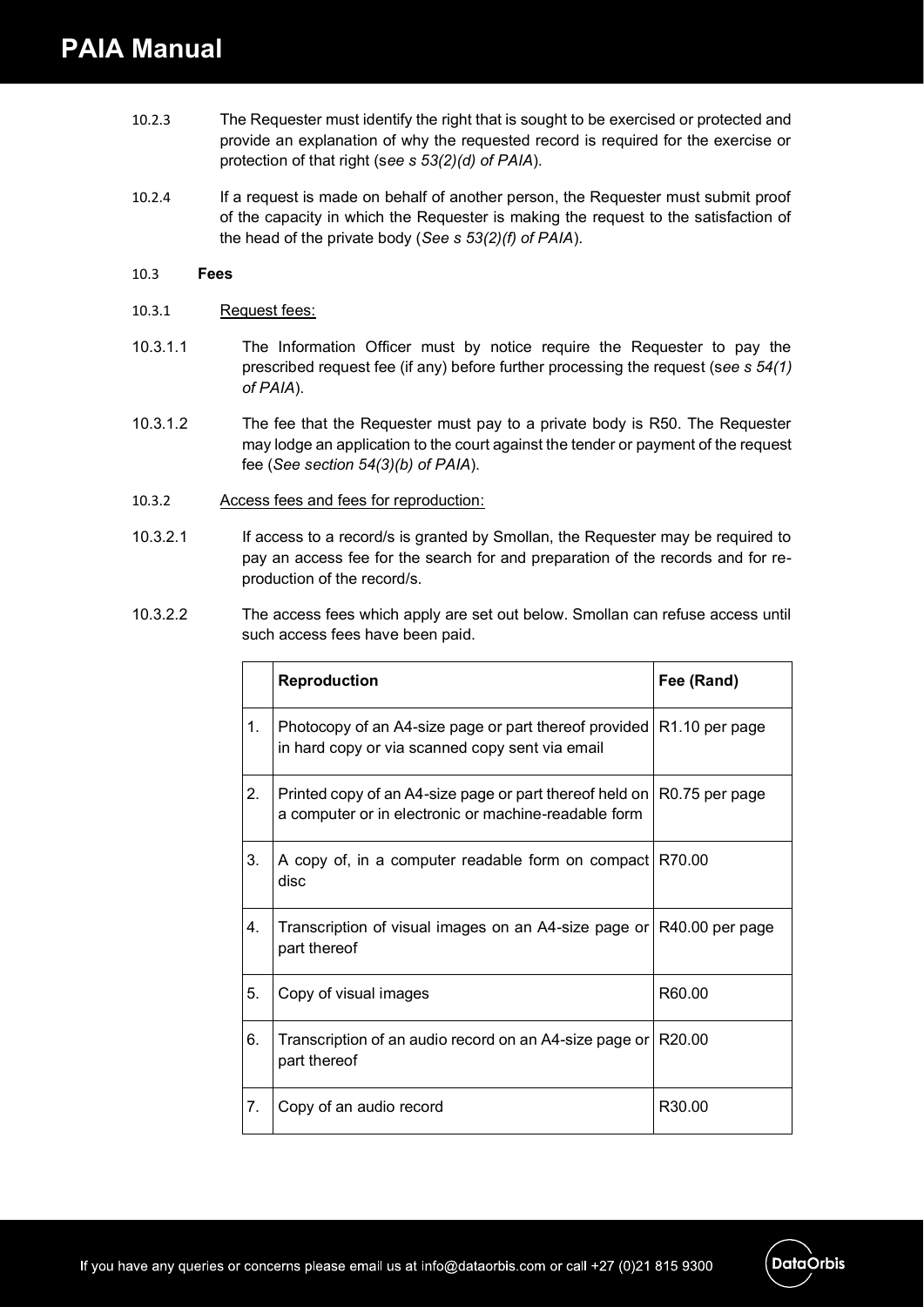#### 10.4 **Decision on request**

- 10.4.1 After the Information Officer has made a decision on the request, the Requester will be notified using the required form.
- 10.4.2 If the request is granted then a further access fee must be paid for reproduction and for search and preparation and for any time that has exceeded the prescribed hours to search and prepare the record for disclosure (*see s 54(6) of PAIA*).

#### 11 **TIMELINES FOR CONSIDERATION OF A REQUEST**

- 11.1 Requests for access by a Requestor will be processed within 30 days, unless the request contains considerations that are of such a nature that an extension of the 30 day time limit is necessary. Such considerations include –
- 11.1.1 where the request is for a large number of records or requires a search through a large number of records (including where records that have been archived electronically need to be restored);
- 11.1.2 where the request requires a search for records in, or collection of such records from, an office of Smollan located far away from Johannesburg;
- 11.1.3 consultation among divisions of Smollan or with another private body is necessary or desirable to decide upon the request that cannot reasonably be completed within the original 30-day period;
- 11.1.4 more than one of the circumstances contemplated in paragraphs 11.1.1, 11.1.2 and 11.1.3, exist in respect of the request making compliance with the original period not reasonably possible; or
- 11.1.5 the Requester consents in writing to such extension.
- 11.2 If an extension is necessary, you will be notified with reasons for the extension. If the Information Officer fails to communicate a decision on a request, such a request is then deemed to have been refused.

## 12 **GROUNDS FOR REFUSAL OF ACCESS TO RECORDS**

- 12.1 Requests for access by a Requestor **must** be refused by the Information Officer if –
- 12.1.1 the disclosure would involve the unreasonable disclosure of personal information about a third party (natural person), including a deceased individual (see section 63 of PAIA);
- 12.1.2 the record contains (a) trade secrets of a third party, (b) financial, commercial, scientific or technical information, other than trade secrets, of a third party, the disclosure of which would be likely to cause harm to the commercial or financial interests of that third party, or (c) information supplied in confidence by a third party the disclosure of which could reasonably be expected to put that third party at a disadvantage in contractual or other negotiations; or to prejudice that third party in commercial competition (see section 64 of PAIA);
- 12.1.3 the disclosure of the record would constitute an action for breach of a duty of confidence owed to a third party in terms of an agreement (see section 65 of PAIA);

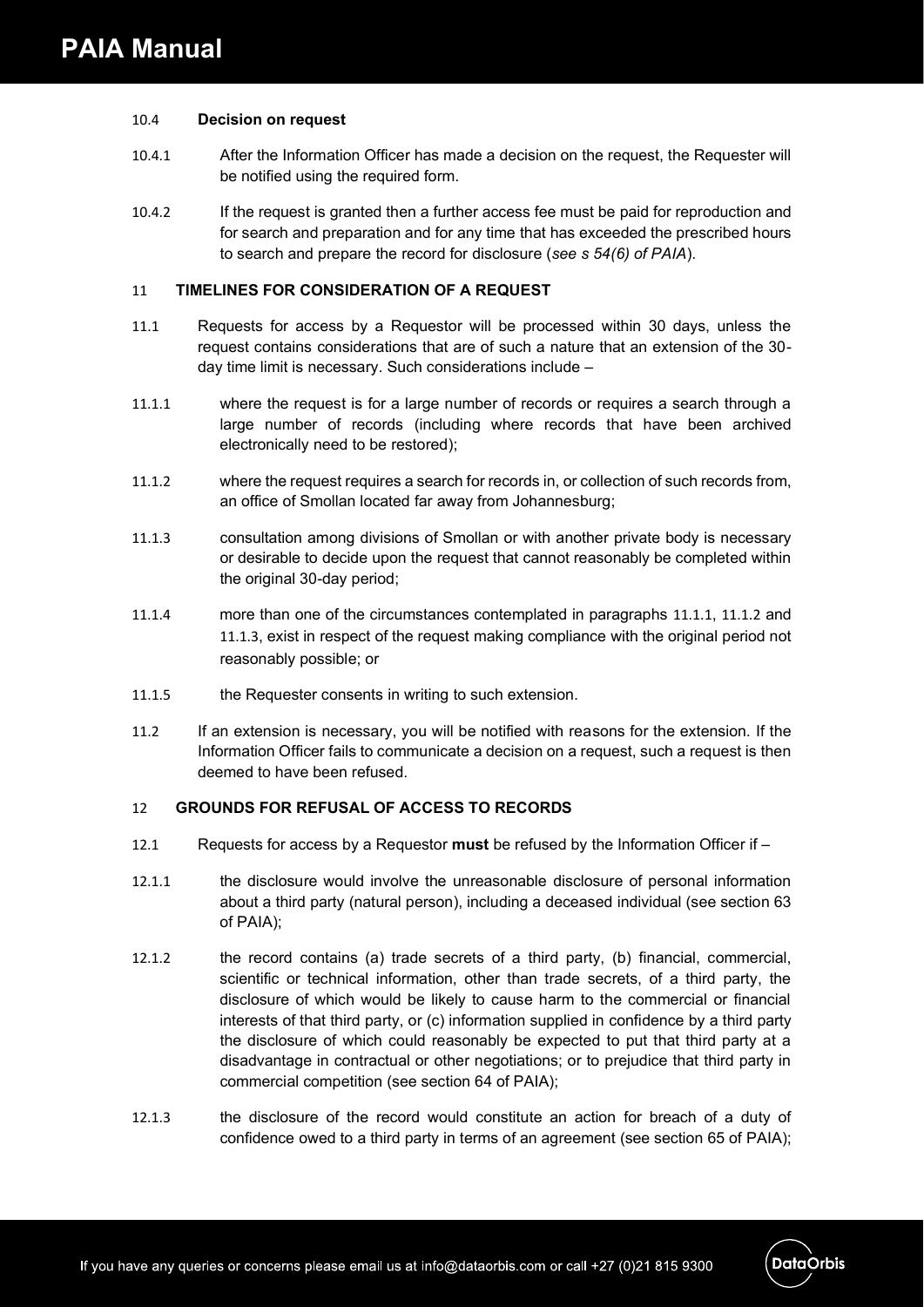- 12.1.4 the disclosure could reasonably be expected to endanger the life or physical safety of an individual (see section 66(a) of PAIA);
- 12.1.5 the record is privileged from production in legal proceedings unless the person entitled to the privilege has waived the privilege (see section 67 of PAIA); or
- 12.1.6 the record contains information about research being or to be carried out by or on behalf of a third party, the disclosure of which would be likely to expose: (a) the third party; (b) a person that is or will be carrying out the research on behalf of the third party; or (c) the subject matter of the research, to serious disadvantage (see section 69 of PAIA).
- 12.2 Requests for access by a Requestor may be refused by the Information Officer if –
- 12.2.1 the disclosure would be likely to prejudice or impair: (i) the security of: (aa) a building, structure or system, including, but not limited to, a computer or communication system; (bb) a means of transport; or (cc) any other property; or (ii) methods, systems, plans or procedures for the protection of: (aa) an individual in accordance with a witness protection scheme; (bb) the safety of the public, or any part of the public; or (cc) the security of property contemplated in subparagraph (i) (aa), (bb) or (cc) (see section 66(b));
- 12.2.2 the record:
	- (a) contains trade secrets of Smollan;
	- (b) contains financial, commercial, scientific or technical information, other than trade secrets, the disclosure of which would be likely to cause harm to the commercial or financial interests of Smollan;
	- (c) contains information, the disclosure of which could reasonably be expected:
		- (i) to put Smollan at a disadvantage in contractual or other negotiations; or
		- (ii) to prejudice Smollan in commercial competition; or
	- (d) is a computer program, as defined in section 1(1) of the Copyright Act No. 98 of 1978, owned by Smollan, except insofar as it is required to give access to a record to which access is granted in terms of PAIA; or
- 12.2.3 the record contains information about research being or to be carried out by or on behalf of Smollan, the disclosure of which would be likely to expose: (a) Smollan; (b) a person that is or will be carrying out the research on behalf of Smollan; or (c) the subject matter of the research, to serious disadvantage.

## 13 **REMEDIES AVAILABLE TO A REQUESTOR ON REFUSAL OF ACCESS**

- 13.1 Smollan does not have any internal appeal procedures that may be followed once a request to access information has been refused.
- 13.2 The decision of the Information Officer or deputy information officer is final.
- 13.3 If you are not satisfied with the outcome of your request, you are entitled to apply to a court of competent jurisdiction to take the matter further.

## 14 **OTHER INFORMATION HELD BY SMOLLAN AS PRESCRIBED**

*(Other information as may be prescribed under section 51(1)(a)(ii))*

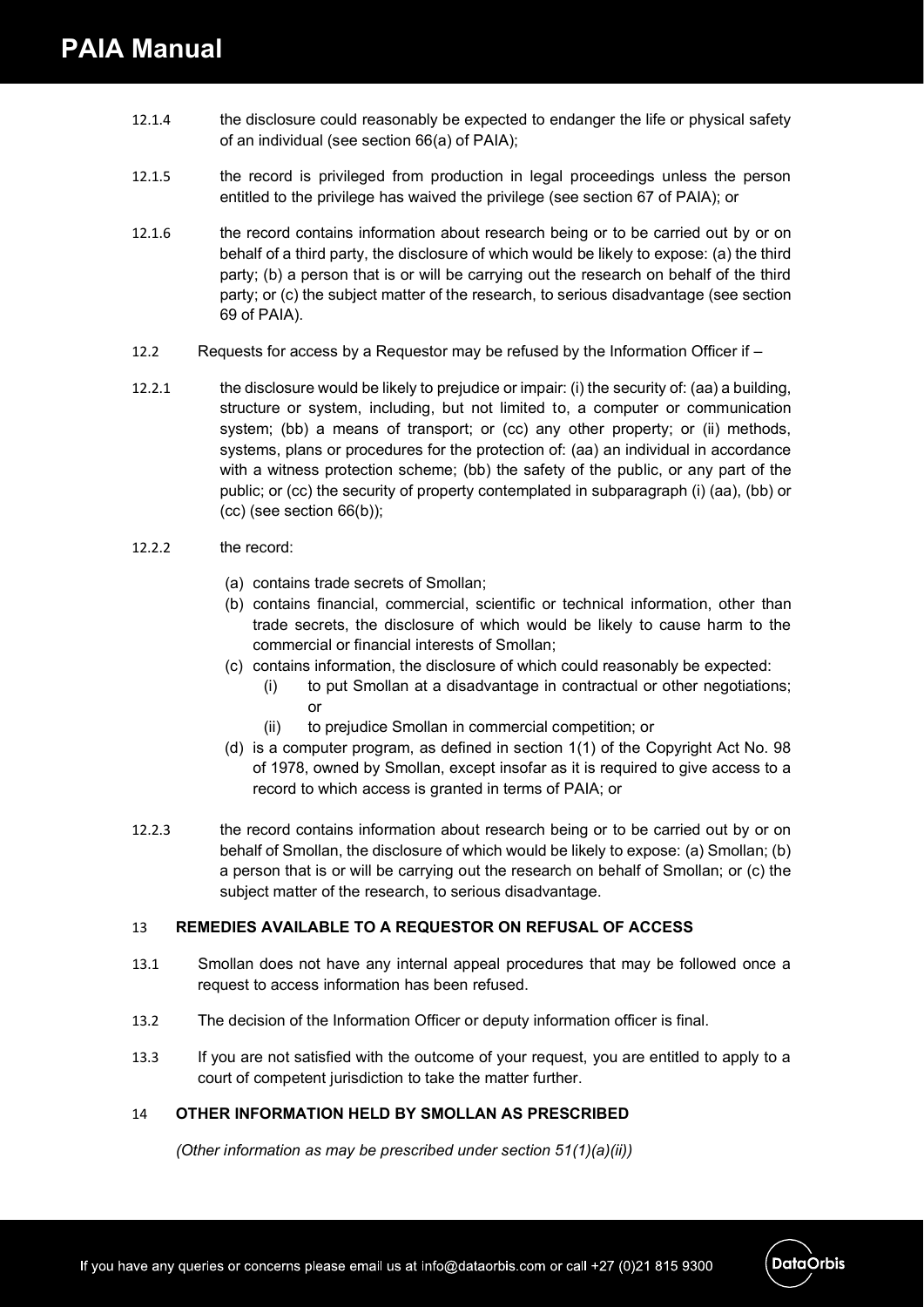The Minister of Justice and Constitutional Development has to date not made any regulations regarding disclosure of other information.

## 15 **AVAILABILITY OF THE MANUAL**

*(Availability of Manual under section 51(3))*

- 15.1 This Manual is available for inspection by the general public upon request, during office hours and free of charge, at the offices of Smollan. Copies of the Manual may be made, subject to the prescribed fees.
- 15.2 Copies may also be requested from the South African Information Regulator.
- 15.3 The Manual is also posted on Smollan's website referred to above.

## 16 **PRESCRIBED FORMS AND FEE STRUCTURE**

*(Prescribed forms and fee structure in respect of private bodies)*

The forms and fee structure prescribed under PAIA are available from the Government Gazette, or at the website of the Department of Justice and Constitutional Development (www.doj.gov.za), under the 'regulations' section as well as the SAHRC website (www.sahrc.org.za).

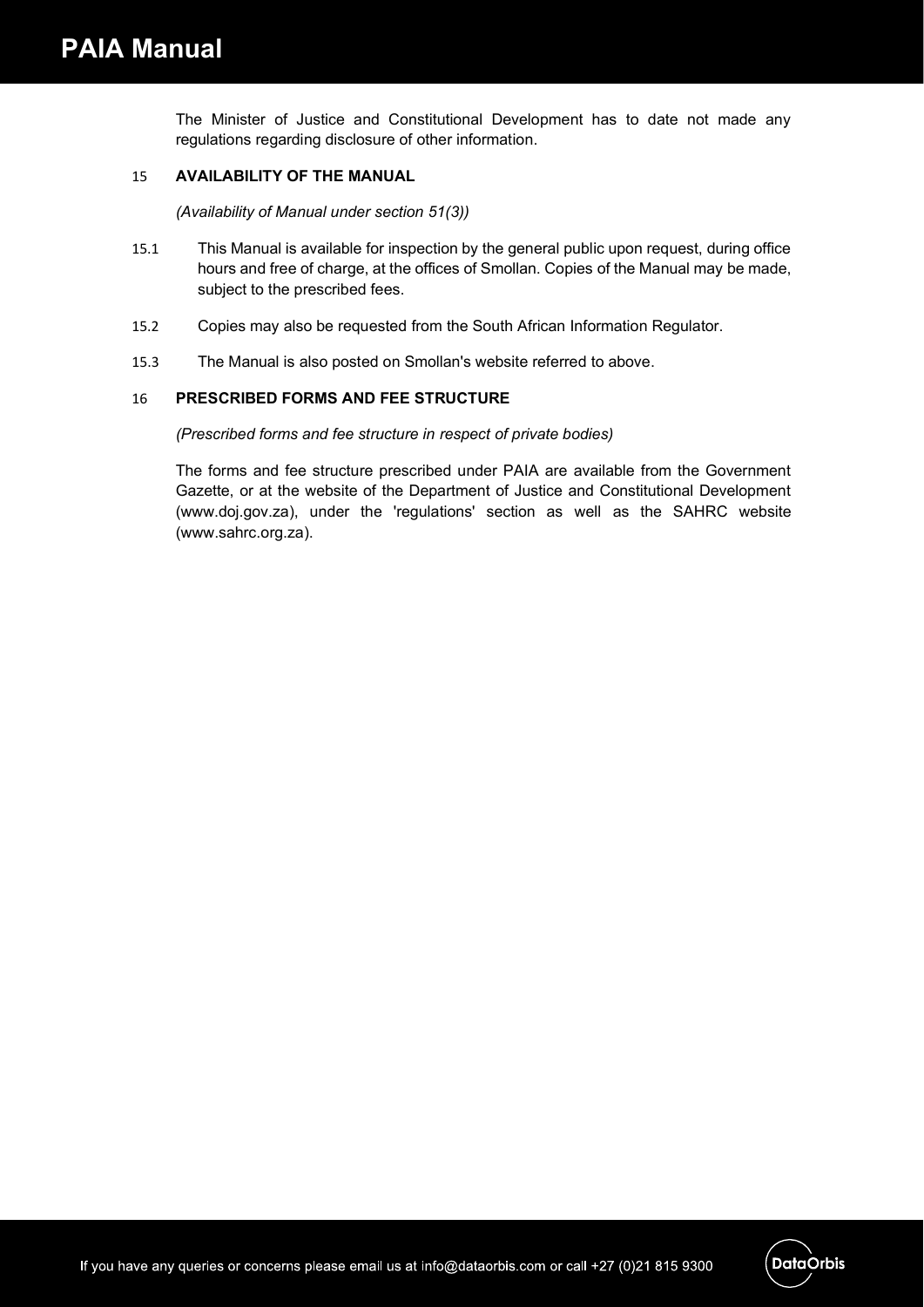## **ANNEXURE "A" – FORM C – PRESCRIBED FORM TO MAKE REQUEST FOR ACCESS FORM C**

#### REQUEST FOR ACCESS TO RECORD OF PRIVATE BODY (Section 53(1) of the Promotion of Access to Information Act, 2000 (Act No. 2 of 2000)

[Regulation 10]

#### **A. Particulars of private body**

The Head:

#### **B. Particulars of person requesting access to the record**

| (a)         | The particulars of the person who requests access to the record must be given below.         |
|-------------|----------------------------------------------------------------------------------------------|
| (b)         | The address and/or fax number in the Republic to which the information is to be sent must be |
|             | aiven.                                                                                       |
| $\vert$ (c) | Proof of the capacity in which the request is made, if applicable, must be attached.         |

**Full names and surname: Identity number: Postal address: Fax number: Telephone number: E-mail address: Capacity in which request is made, when made on behalf of another person:**

#### **C. Particulars of person on whose behalf request is made**

This section must be completed *ONLY if* a request *for information is* made on behalf of *another* person.

Full names and surname: Identity number:

#### **D. Particulars of record**

| (a) | Provide full particulars of the record to which access is requested, including the reference         |
|-----|------------------------------------------------------------------------------------------------------|
|     | number if that is known to you, to enable the record to be located.                                  |
| (b) | If the provided space is inadequate, please continue on a separate folio and attach it to this form. |
|     | The requester must sign all the additional folios.                                                   |

- 1 Description of record or relevant part of the record:
- 2 Reference number, if available:
- 3 Any further particulars of record:

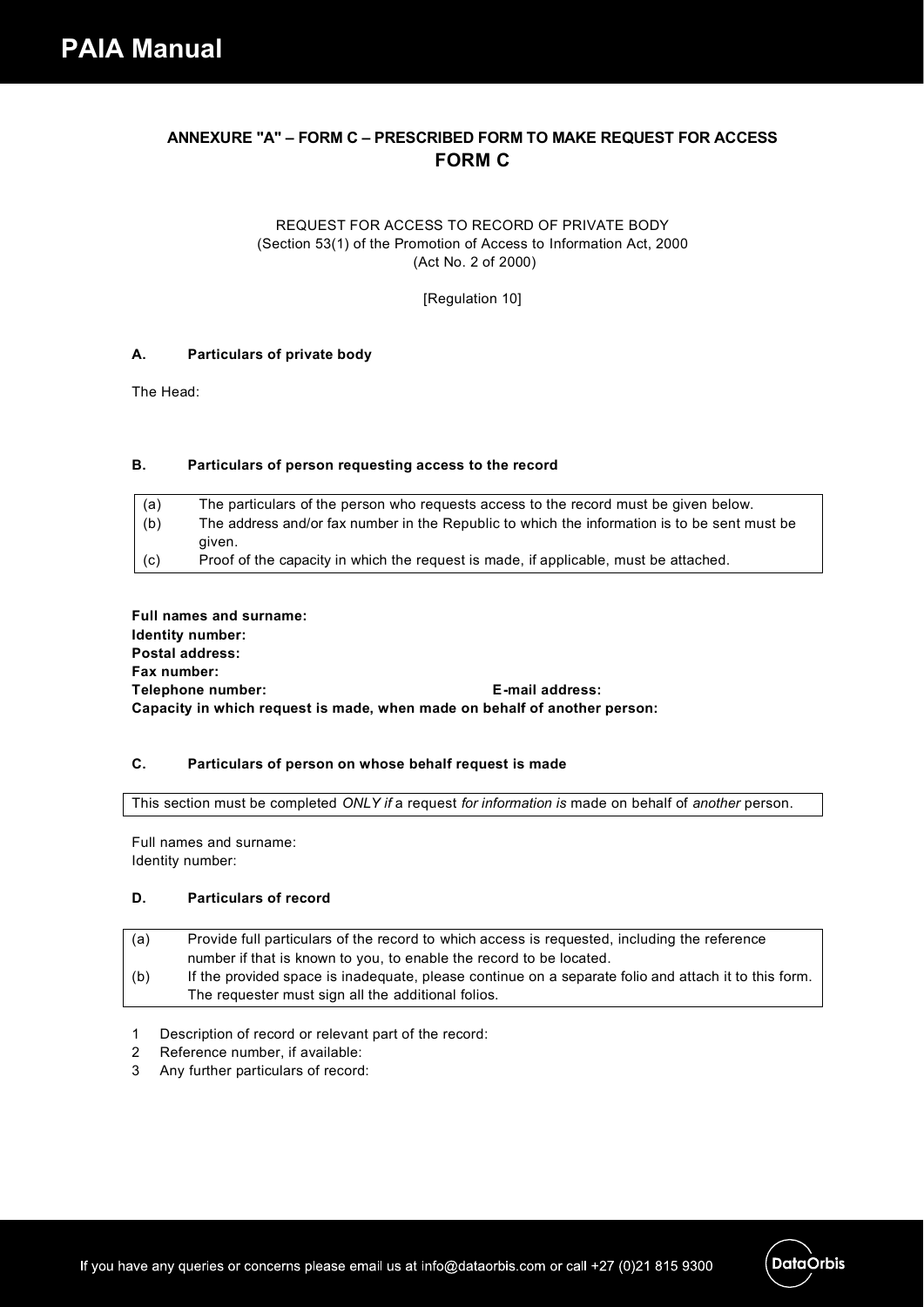#### **E. Fees**

- (a) A request for access to a record, other *than* a record containing personal information about yourself, will be processed only after a request fee has been paid.
- (b) You will be *notified of* the amount required to be paid as the request fee.
- (c) The fee payable for access to a record depends *on* the form *in which* access is required and the reasonable time *required* to search for and prepare a record.
- (d) If you qualify for exemption *of* the payment *of* any fee, please state the reason for exemption.

Reason for exemption from payment of fees:

#### **F. Form of access to record**

If you are prevented by a disability to read, view or listen to the record in the form of access provided for in 1 to 4 hereunder, state your disability and indicate in which form the record is required.

| Disability:                       | Form in which record is required |
|-----------------------------------|----------------------------------|
|                                   |                                  |
|                                   |                                  |
|                                   |                                  |
| Form in which record is required: |                                  |
|                                   |                                  |
| Mark the consensate how with an Y |                                  |

Mark the appropriate box with an X.

NOTES:

- (a) Compliance with your request in the specified form may depend on the form in which the record is available.
- (b) Access in the form requested may be refused in certain circumstances. In such a case you will be informed if access will be granted in another form.
- (c) The fee payable for access for the record, if any, will be determined partly by the form in which access is requested.

| 1. If the record is in written or printed form:                                                                                                               |                                        |  |                                                                                                |  |  |                      |  |
|---------------------------------------------------------------------------------------------------------------------------------------------------------------|----------------------------------------|--|------------------------------------------------------------------------------------------------|--|--|----------------------|--|
|                                                                                                                                                               | copy of record*                        |  | inspection of record                                                                           |  |  |                      |  |
|                                                                                                                                                               | 2. If record consists of visual images |  |                                                                                                |  |  |                      |  |
|                                                                                                                                                               |                                        |  | this includes photographs, slides, video recordings, computer-generated images, sketches, etc) |  |  |                      |  |
|                                                                                                                                                               |                                        |  |                                                                                                |  |  | transcription of the |  |
|                                                                                                                                                               | view the images                        |  | copy of the images"                                                                            |  |  | images*              |  |
|                                                                                                                                                               |                                        |  | 3. If record consists of recorded words or information which can be reproduced in              |  |  |                      |  |
| sound:                                                                                                                                                        |                                        |  |                                                                                                |  |  |                      |  |
|                                                                                                                                                               | listen to the soundtrack               |  | transcription of soundtrack*                                                                   |  |  |                      |  |
|                                                                                                                                                               | audio cassette                         |  | written or printed document                                                                    |  |  |                      |  |
| 4. If record is held on computer or in an electronic or machine-readable form:                                                                                |                                        |  |                                                                                                |  |  |                      |  |
| copy in computer readable form <sup>*</sup><br>printed copy of information<br>printed copy of record*<br>derived from the record"<br>(stiffy or compact disc) |                                        |  |                                                                                                |  |  |                      |  |
| If you requested a copy or transcription of a record (above), do you wish the                                                                                 |                                        |  |                                                                                                |  |  |                      |  |
| <b>YES</b><br>NO.<br>copy or transcription to be posted to you?                                                                                               |                                        |  |                                                                                                |  |  |                      |  |
| Postage is payable.                                                                                                                                           |                                        |  |                                                                                                |  |  |                      |  |



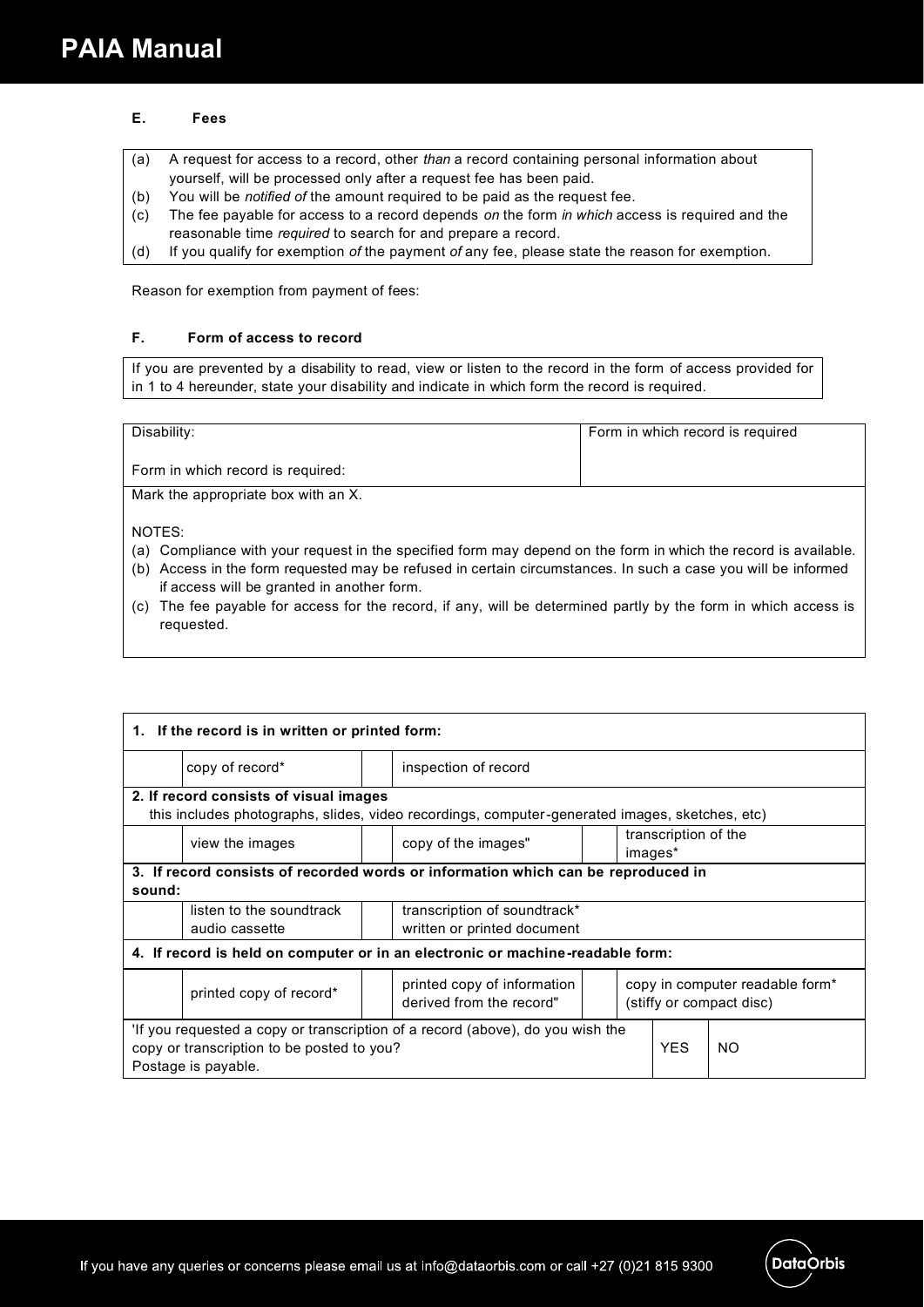#### **G Particulars of right to be exercised or protected**

If the provided space is inadequate, please continue on a separate folio and attach it to this form. The requester must sign all the additional folios.

- 1. Indicate which right is to be exercised or protected:
- 2. Explain why the record requested is required for the exercise or protection of the aforementioned right:

#### **H. Notice of decision regarding request for access**

You will be notified in writing whether your request has been approved/denied. If you wish to be informed in another manner, please specify the manner and provide the necessary particulars to enable compliance with your request.

How would you prefer to be informed of the decision regarding your request for access to the record?

#### **SIGNATURE OF REQUESTER / PERSON ON WHOSE BEHALF REQUEST IS MADE**

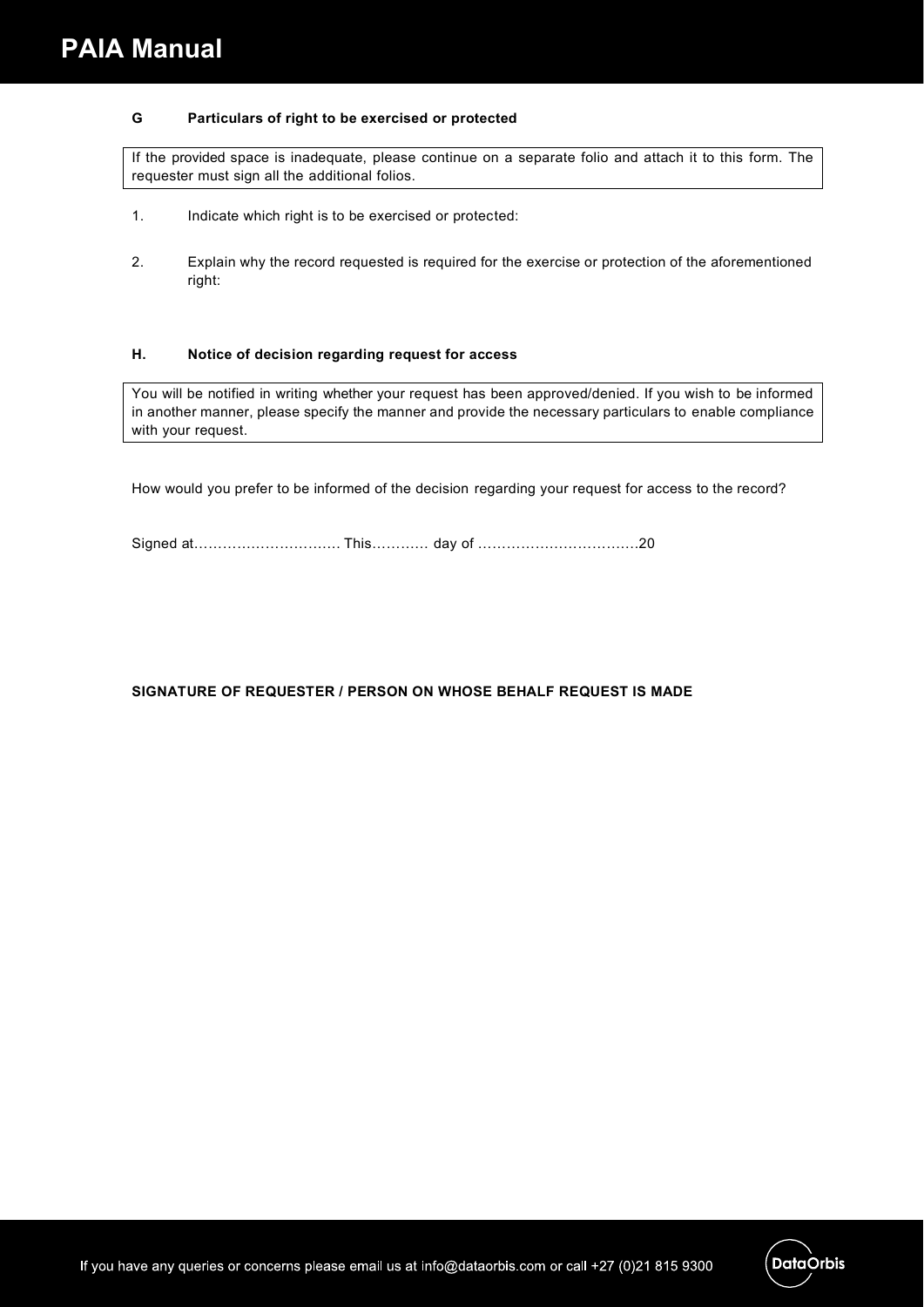### **ANNEXURE "B" – LIST OF ENTITIES COMPRISING THE SMOLLAN GROUP MEMBERS**

| <b>NAME OF PRIVATE BODY</b>                                      | <b>REGISTRATION</b><br><b>NUMBER</b> | <b>MAIN BUSINESS</b>                |
|------------------------------------------------------------------|--------------------------------------|-------------------------------------|
| <b>Compass Communications Proprietary</b><br>Limited             | 2006/015162/07                       | Promotions Company                  |
| DataOrbis Proprietary Limited                                    | 2011/008421/07                       | Diversified Service Company         |
| F G Knights Proprietary Limited                                  | 2009/014582/07                       | Merchandising Sales Company         |
| <b>Fieldmarketing Group Proprietary Limited</b>                  | 1982/006485/07                       | <b>Diversified Services Company</b> |
| Frontline Marketing Services Proprietary<br>Limited              | 1980/002902/07                       | <b>Diversified Services Company</b> |
| Harding Trend Sales Proprietary Limited                          | 2009/007766/07                       | <b>Diversified Services Company</b> |
| <b>IMA SA Proprietary Limited</b>                                | 2015/052885/07                       | <b>Financial Services Company</b>   |
| K-Markt Retail Services Proprietary Limited                      | 2009/007151/07                       | <b>Diversified Services Company</b> |
| Lactalis Fieldmarketing Services Proprietary<br>Limited          | 2000/005053/07                       | <b>Diversified Services Company</b> |
| Liguori Agencies (Pty) Ltd                                       | 2010/023065/07                       | <b>Diversified Services Company</b> |
| Marketing Transform Proprietary Limited                          | 2016/402986/07                       | <b>Diversified Services Company</b> |
| Mediametrics Proprietary Limited                                 | 2013/129577/07                       | <b>Diversified Services Company</b> |
| <b>NestDiv Trading</b>                                           | 2018/062237/07                       | <b>Diversified Services Company</b> |
| Parmalat Fieldmarketing Services Proprietary<br>Limited          | 2000/005053/07                       | <b>Diversified Services Company</b> |
| Pioneer Foods Instore Proprietary Limited                        | 1988/004036/07                       | <b>Diversified Services Company</b> |
| Q/BIC Business Intelligence Centre<br><b>Proprietary Limited</b> | 1999/020391/07                       | Call Centre Company                 |
| Quattro Retail Services (Pty) Ltd                                | 2017/513359/07                       | <b>Diversified Services Company</b> |
| Retail Marketing Services Proprietary Limited                    | 2001/003889/07                       | <b>Diversified Services Company</b> |
| Retailer Solutions Proprietary Limited                           | 1999/002437/07                       | <b>Diversified Services Company</b> |
| <b>RTMA Group Proprietary Limited</b>                            | 2015/390944/07                       | <b>Diversified Services Company</b> |
| Sea Shadow Trade and Invest 189<br><b>Proprietary Limited</b>    | 2011/008030/07                       | <b>Diversified Services Company</b> |